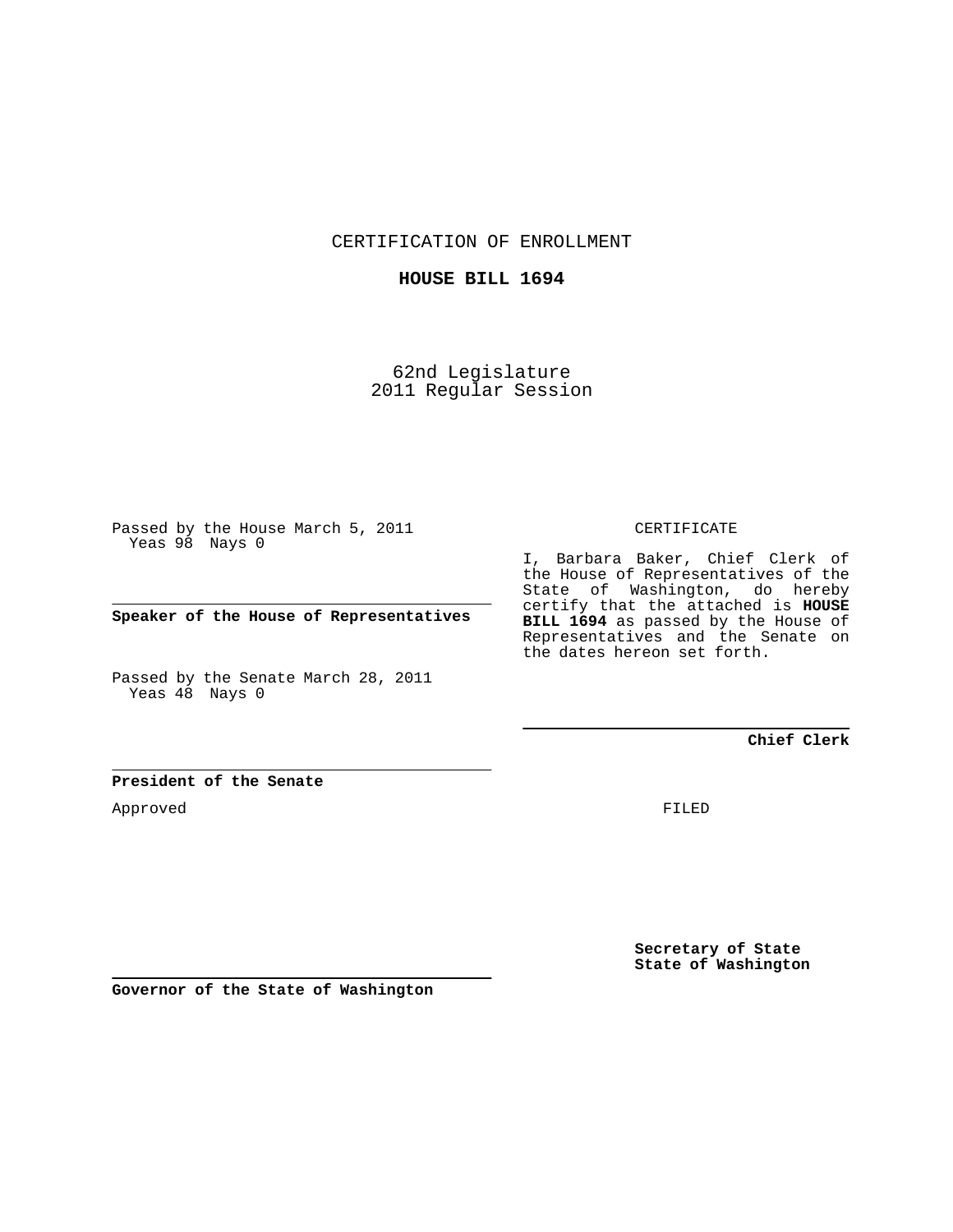# **HOUSE BILL 1694** \_\_\_\_\_\_\_\_\_\_\_\_\_\_\_\_\_\_\_\_\_\_\_\_\_\_\_\_\_\_\_\_\_\_\_\_\_\_\_\_\_\_\_\_\_

\_\_\_\_\_\_\_\_\_\_\_\_\_\_\_\_\_\_\_\_\_\_\_\_\_\_\_\_\_\_\_\_\_\_\_\_\_\_\_\_\_\_\_\_\_

Passed Legislature - 2011 Regular Session

## **State of Washington 62nd Legislature 2011 Regular Session**

**By** Representatives Stanford and Kirby; by request of Insurance Commissioner

Read first time 01/31/11. Referred to Committee on Business & Financial Services.

 1 AN ACT Relating to unauthorized insurance; amending RCW 48.15.040, 2 48.15.040, 48.15.090, 48.15.110, and 48.15.120; adding new sections to 3 chapter 48.15 RCW; creating a new section; providing effective dates; 4 providing an expiration date; and declaring an emergency.

5 BE IT ENACTED BY THE LEGISLATURE OF THE STATE OF WASHINGTON:

 6 NEW SECTION. **Sec. 1.** A new section is added to chapter 48.15 RCW 7 to read as follows:

 8 The definitions in this section apply throughout this chapter 9 unless the context clearly requires otherwise.

10 (1) "Affiliate" means, with respect to an insured, any entity that 11 controls, is controlled by, or is under common control with the 12 insured.

13 (2) "Affiliated group" means any group of entities that are all 14 affiliated.

15 (3) With respect to an insured, an entity has "control" over 16 another entity when:

17 (a) The entity directly or indirectly or acting through one or more 18 other persons owns, controls, or has the power to vote twenty-five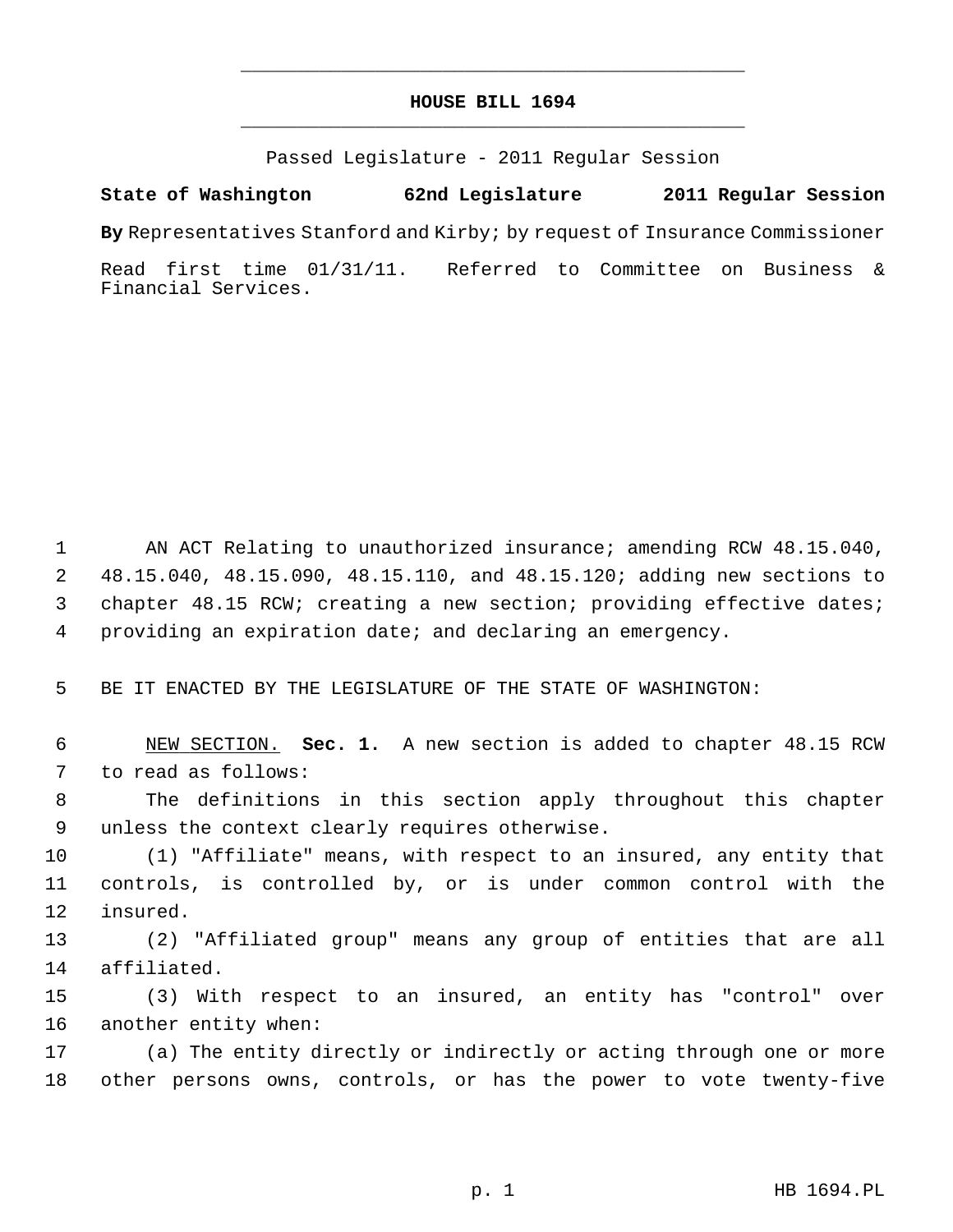1 percent or more of any class of voting securities of the other entity; 2 or

 3 (b) The entity controls in any manner the election of a majority of 4 the directors or trustees of the other entity.

 5 (4)(a) "Exempt commercial purchaser" means any person purchasing 6 commercial insurance that, at the time of placement, meets the 7 following requirements:

 8 (i) The person employs or retains a qualified risk manager to 9 negotiate insurance coverage;

10 (ii) The person has paid aggregate nationwide commercial property 11 and casualty insurance premiums in excess of one hundred thousand 12 dollars in the immediately preceding twelve months; and

13 (iii) The person meets at least one of the following criteria:

14 (A) The person possesses a net worth in excess of twenty million 15 dollars, as the amount is adjusted under (b) of this subsection;

16 (B) The person generates annual revenues in excess of fifty million 17 dollars, as the amount is adjusted under (b) of this subsection;

18 (C) The person employs more than five hundred full-time or full-19 time equivalent employees per insured or is a member of an affiliated 20 group employing more than one thousand employees in the aggregate;

21 (D) The person is a not-for-profit organization or public entity 22 generating annual budgeted expenditures of at least thirty million 23 dollars, as the amount is adjusted under (b) of this subsection; or

24 (E) The person is a municipality with a population in excess of 25 fifty thousand persons.

26 (b) The amounts in  $(a)(iii)(A)$ ,  $(B)$ , and  $(D)$  of this subsection 27 must be adjusted to reflect the percentage change for the five-year 28 period in the consumer price index for all urban consumers published by 29 the bureau of labor statistics of the United States department of 30 labor.

31 (c) For the purpose of this subsection, "commercial insurance" 32 means property and casualty insurance pertaining to a business, 33 profession, occupation, nonprofit organization, or public entity.

34 (5)(a) Except as provided in (b) of this subsection, "insured's 35 home state" means, with respect to an insured:

36 (i) The state in which an insured maintains its principal place of 37 business or, in the case of an individual, the individual's principal 38 residence; or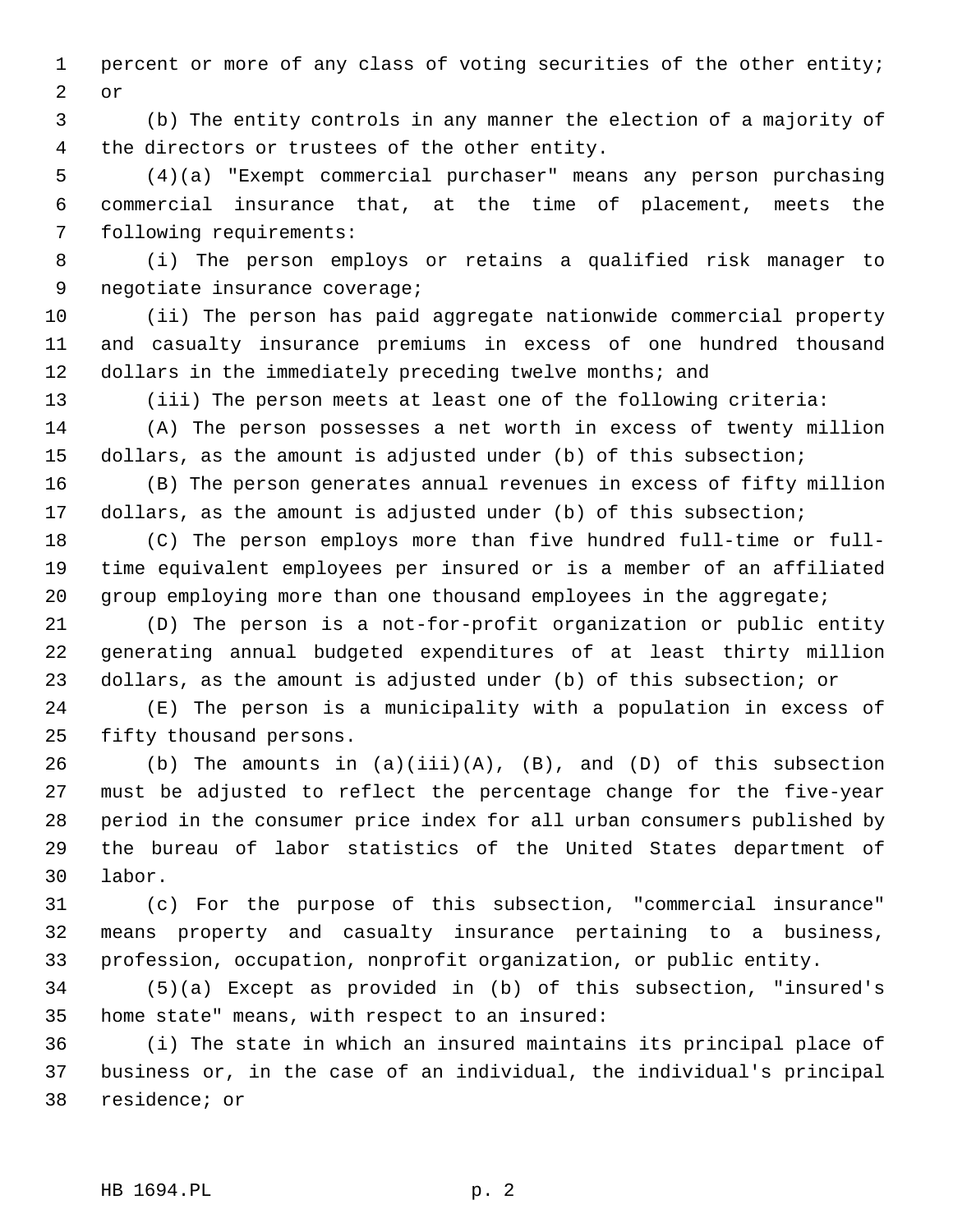1 (ii) If one hundred percent of the insured risk is located out of 2 the state referred to in this subsection, the state to which the 3 greatest percentage of the insured's taxable premium for that insurance 4 contract is allocated.

 5 (b) If more than one insured from an affiliated group are named 6 insureds on a single insurance contract issued by an unauthorized 7 insurer, the term "insured's home state" means the insured's home 8 state, as determined pursuant to (a) of this subsection, of the member 9 of the affiliated group that has the largest percentage of premium 10 attributed to it under the insurance contract.

11 (c) To determine the home state of the insured, the principal place 12 of business is the state where the insured maintains its headquarters 13 and where the insured's high-level officers direct, control, and 14 coordinate the business activities of the insured.

15 (6) "Qualified risk manager" means, with respect to a policyholder 16 of commercial insurance, a person who meets all of the following 17 requirements:

18 (a) The person is an employee of, or third party consultant 19 retained by, the commercial policyholder;

20 (b) The person provides skilled services in loss prevention, loss 21 reduction, or risk and insurance coverage analysis, and purchase of 22 insurance; and

23 (c) The person:

24 (i)(A) Has a bachelor's degree or higher from an accredited college 25 or university in risk management, business administration, finance, 26 economics, or any other field determined by the commissioner to 27 demonstrate minimum competence in risk management; and

28 (B)(I) Has three years of experience in risk financing, claims 29 administration, loss prevention, risk and insurance analysis, or 30 purchasing commercial lines of insurance; or

31 (II) Has one of the following designations:

32 (AA) A designation as a chartered property and casualty underwriter 33 (CPCU) issued by the American institute for CPCU/insurance institute of 34 America;

35 (BB) A designation as an associate in risk management issued by the 36 American institute for CPCU/insurance institute of America;

37 (CC) A designation as certified risk manager issued by the national 38 alliance for insurance education and research;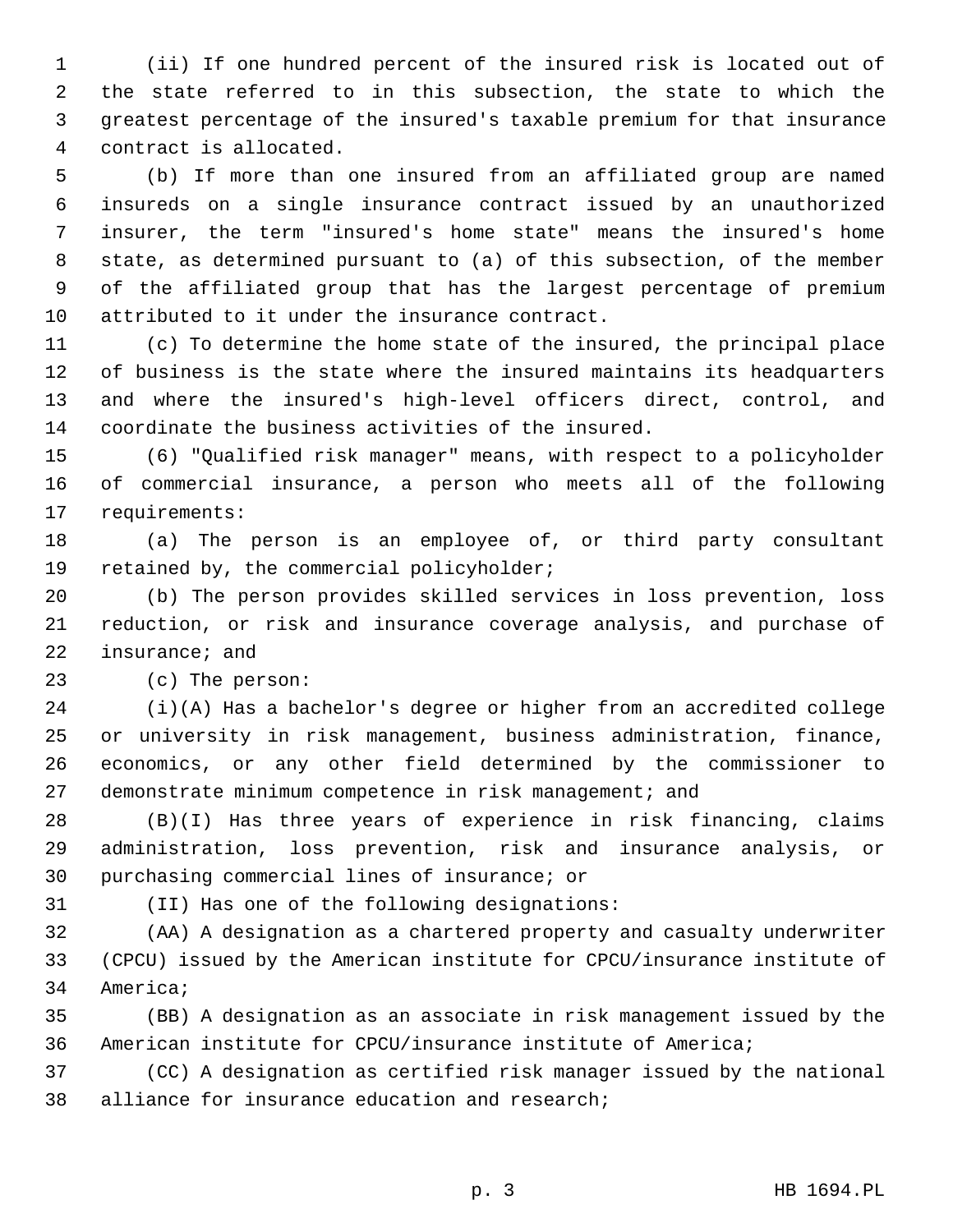1 (DD) A designation as a RIMS fellow issued by the global risk 2 management institute; or

 3 (EE) Any other designation, certification, or license determined by 4 the commissioner to demonstrate minimum competency in risk management;

 5 (ii)(A) Has at least seven years of experience in risk financing, 6 claims administration, loss prevention, risk and insurance coverage 7 analysis, or purchasing commercial lines of insurance; and

 8 (B) Has any one of the designations specified in (c)(i)(B)(II)(AA) 9 through (EE) of this subsection;

10 (iii) Has at least ten years of experience in risk financing, 11 claims administration, loss prevention, risk and insurance coverage 12 analysis, or purchasing commercial lines of insurance; or

13 (iv) Has a graduate degree from an accredited college or university 14 in risk management, business administration, finance, economics, or any 15 other field determined by the commissioner to demonstrate minimum 16 competence in risk management.

17 **Sec. 2.** RCW 48.15.040 and 2010 c 230 s 17 are each amended to read 18 as follows:

19 If certain insurance coverages cannot be procured from authorized 20 insurers, such coverages, hereinafter designated as "surplus lines," 21 may be procured from unauthorized insurers subject to the following 22 conditions:

23 (1) The insurance must be procured through a licensed surplus line 24 broker under this chapter. If the insurance is property and casualty 25 insurance, except industrial insurance under Title 51 RCW, then the 26 insurance must be procured under the laws and rules of the insured's 27 home state.

28 (2) The insurance must not be procurable, after diligent effort has 29 been made to do so from among a majority of the insurers authorized to 30 transact that kind of insurance in this state.

31 (3) Coverage shall not be procured from an unauthorized insurer for 32 the purpose of securing a lower premium rate than would be accepted by 33 any authorized insurer nor to secure any other competitive advantage.

34 (4) The commissioner may by regulation establish the degree of 35 effort required to comply with subsections (2) and (3) of this section. 36 (5) At the time of  $((the))$  procuring  $((of$  any such)) the insurance 37 ((an affidavit setting forth)) the surplus line broker must certify to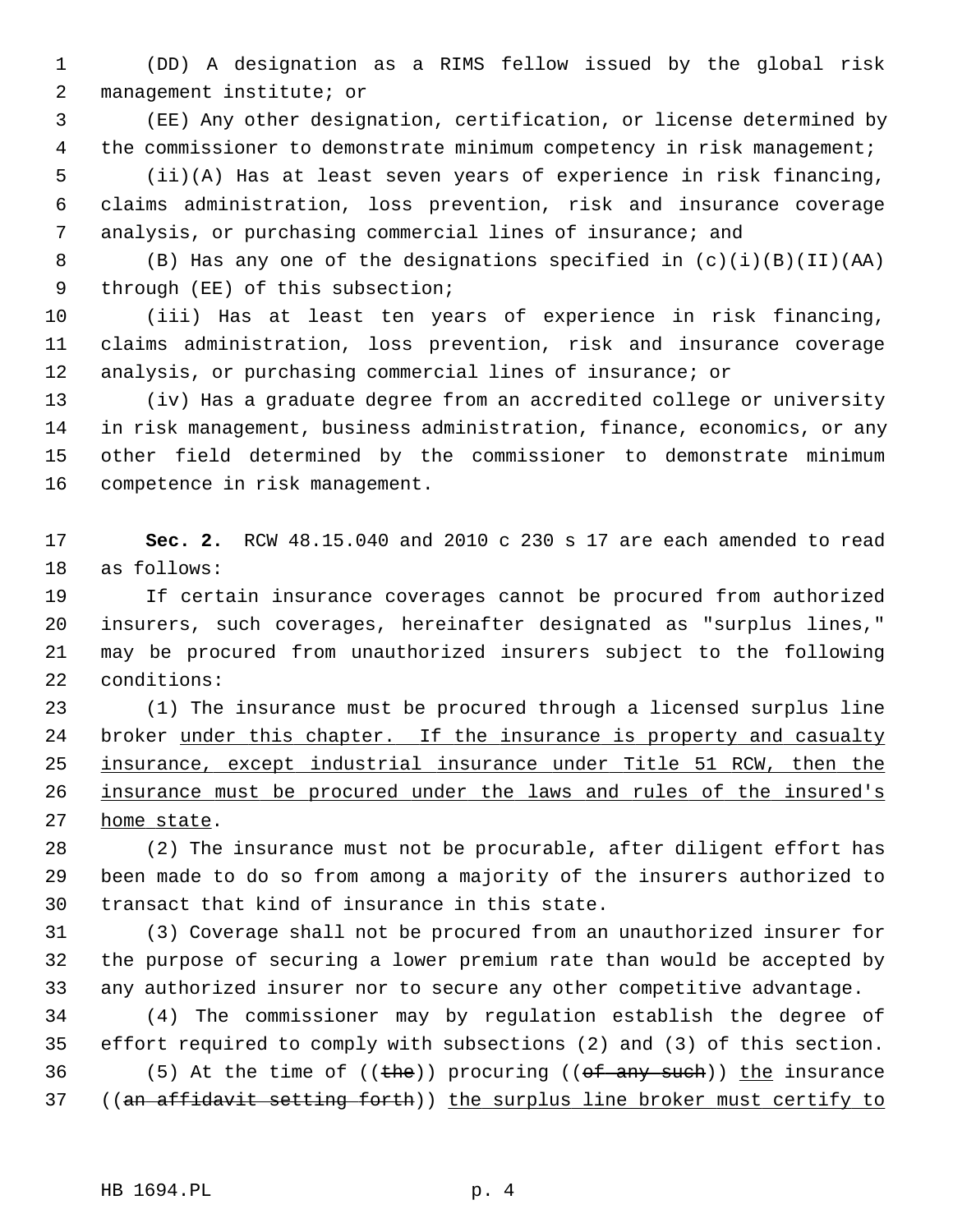1 the accuracy of the facts ((referred to)) supporting the surplus line 2 broker's diligent effort required in subsections (2) and (3) of this 3 section ((must be executed by the surplus line broker. Such affidavit  $4$   $sha11$ )).

 5 (a) The certification must set forth the facts supporting the 6 surplus line broker's diligent effort.

 7 (b) The certification must state that under the penalty of 8 suspension or revocation of the surplus line broker's license the facts 9 contained in the certification are true and correct.

10 (c) The certification may be in electronic, digital, or another 11 format as designated by the commissioner.

12 (d) The certification must be filed with the commissioner within 13 ((thirty)) sixty days after the insurance is procured.

14 (6) For purposes of chapter 48.164 RCW, a joint underwriting 15 association established or authorized by the legislature is not an 16 authorized insurer.

17 **Sec. 3.** RCW 48.15.040 and 1983 1st ex.s. c 32 s 4 are each amended 18 to read as follows:

19 If certain insurance coverages cannot be procured from authorized 20 insurers, such coverages, hereinafter designated as "surplus lines," 21 may be procured from unauthorized insurers subject to the following 22 conditions:

23 (1) The insurance must be procured through a licensed surplus line 24 broker under this chapter. If the insurance is property and casualty 25 insurance, except industrial insurance under Title 51 RCW, then the 26 insurance must be procured under the laws and rules of the insured's 27 home state.

28 (2) The insurance must not be procurable, after diligent effort has 29 been made to do so from among a majority of the insurers authorized to 30 transact that kind of insurance in this state.

31 (3) Coverage shall not be procured from an unauthorized insurer for 32 the purpose of securing a lower premium rate than would be accepted by 33 any authorized insurer nor to secure any other competitive advantage.

34 (4) The commissioner may by regulation establish the degree of 35 effort required to comply with subsections (2) and (3) of this section. 36 (5) At the time of  $((the))$  procuring  $((of$  any such)) the insurance 37 ((an affidavit setting forth)) the surplus line broker must certify to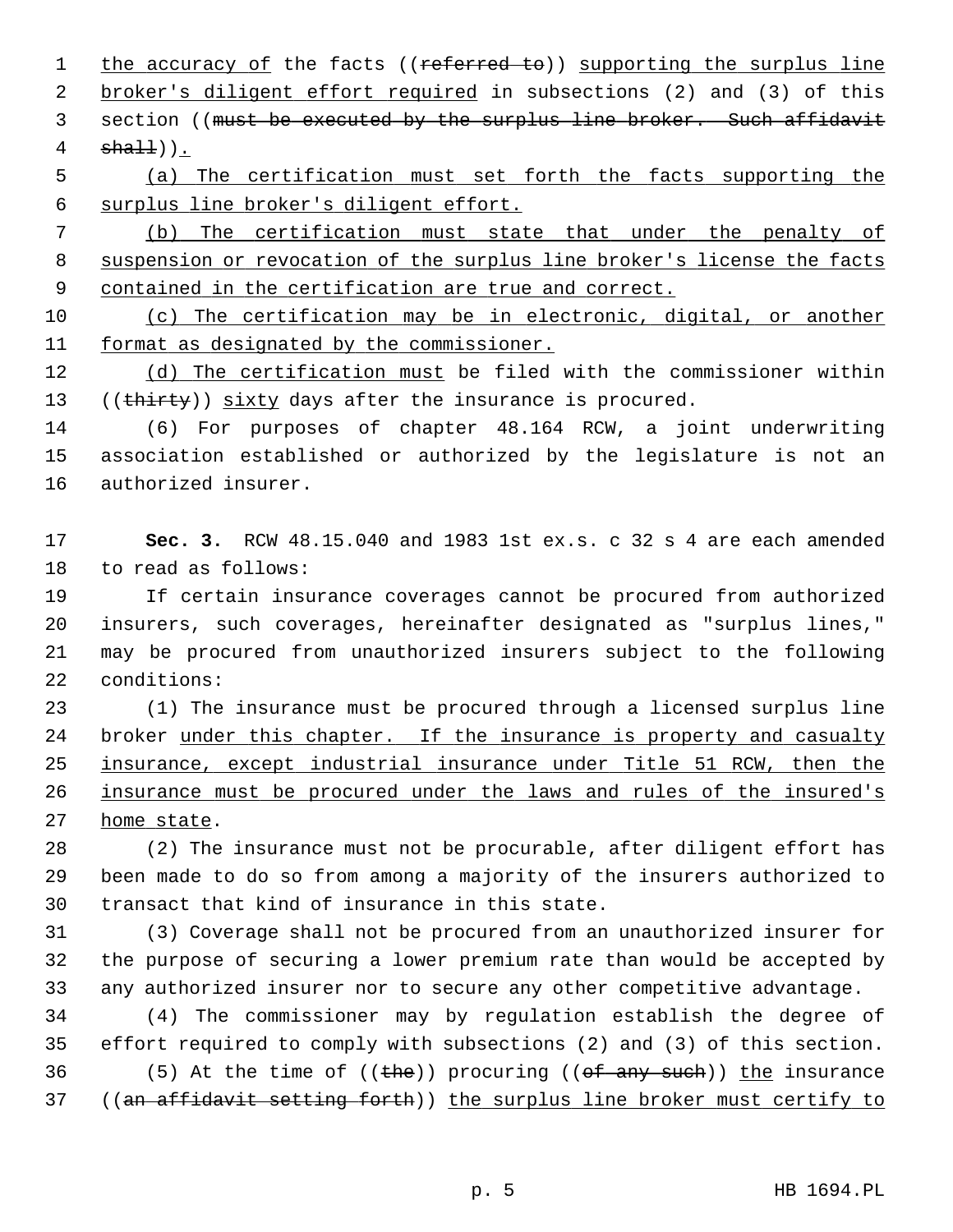1 the accuracy of the facts ((referred to)) supporting the surplus line 2 broker's diligent effort required in subsections (2) and (3) of this 3 section ((must be executed by the surplus line broker. Such affidavit  $4$   $sha11$ )).

 5 (a) The certification must set forth the facts supporting the 6 surplus line broker's diligent effort.

 7 (b) The certification must state that under the penalty of 8 suspension or revocation of the surplus line broker's license the facts 9 contained in the certification are true and correct.

10 (c) The certification may be in electronic, digital, or another 11 format as designated by the commissioner.

12 (d) The certification must be filed with the commissioner within 13 ((thirty)) sixty days after the insurance is procured.

14 NEW SECTION. **Sec. 4.** A new section is added to chapter 48.15 RCW 15 to read as follows:

16 When a national insurance producer database of the national 17 association of insurance commissioners, or other equivalent uniform 18 national database, for the licensure of surplus line brokers is 19 created, the commissioner may participate in the database.

20 NEW SECTION. **Sec. 5.** A new section is added to chapter 48.15 RCW 21 to read as follows:

22 A surplus line broker seeking to procure from or place insurance 23 with an unauthorized insurer for an exempt commercial purchaser is not 24 required to satisfy the diligent effort requirement set forth in RCW 25 48.15.040 when:

26 (1) The surplus line broker or referring insurance producer 27 procuring or placing the surplus line insurance has disclosed to the 28 exempt commercial purchaser that such insurance may or may not be 29 available from the admitted market that may provide greater protection 30 with more regulatory oversight; and

31 (2) The exempt commercial purchaser has subsequently requested in 32 writing the surplus line broker or referring insurance producer to 33 procure or place such insurance from an unauthorized insurer.

34 (3) Records of the surplus line broker's satisfaction of the 35 requirements of this section must be maintained in compliance with RCW 36 48.15.100.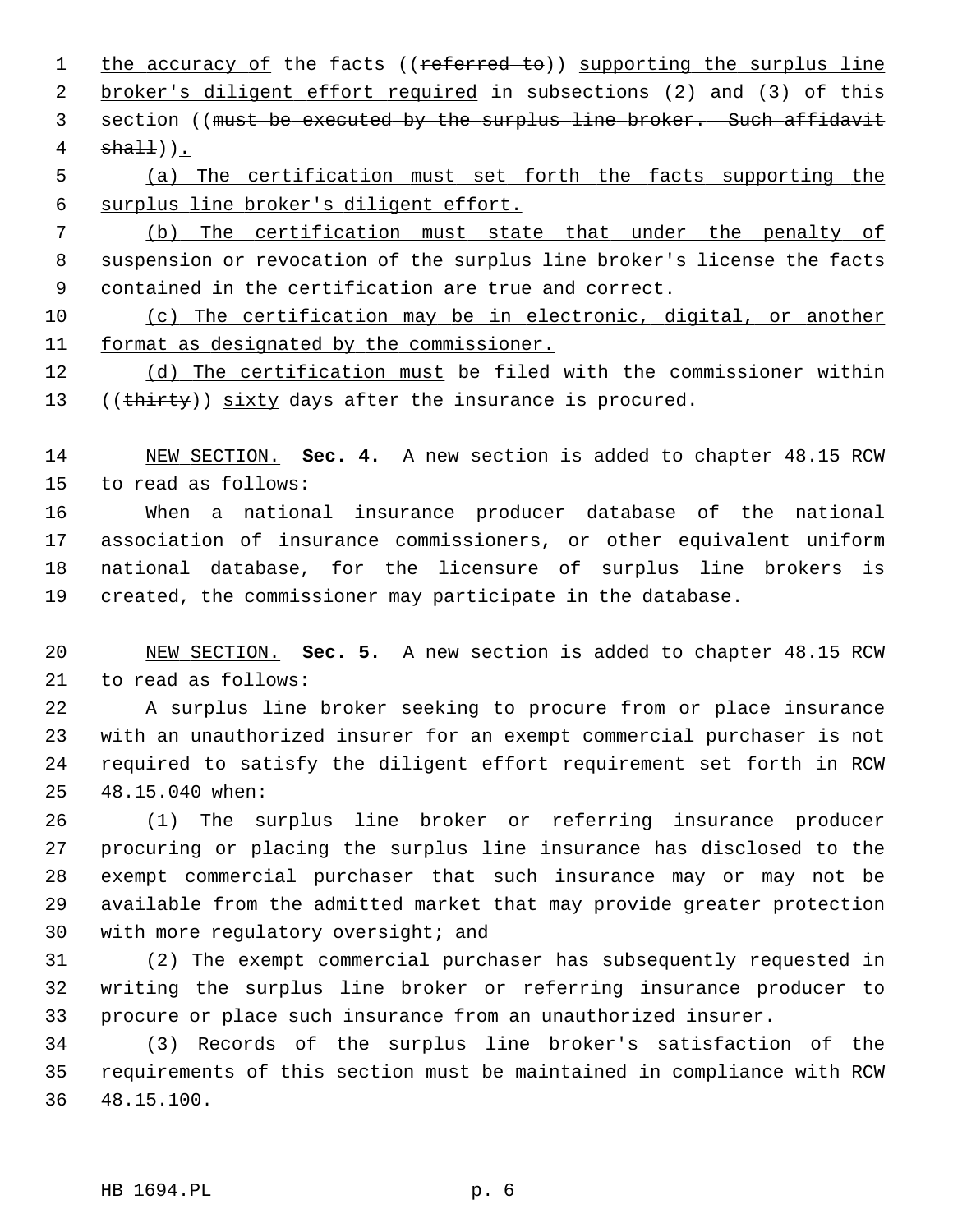**Sec. 6.** RCW 48.15.090 and 1997 c 89 s 1 are each amended to read 2 as follows:

 3 (1) A surplus line broker ((shall)) must not knowingly place 4 surplus line insurance with insurers unsound financially. The surplus 5 line broker ((shall)) must ascertain the financial condition of the 6 unauthorized insurer, and maintain written evidence thereof, before 7 placing insurance therewith. The surplus line broker ((shall not)) may only so insure with:

 $(a)(i)$  Any foreign insurer ((having less than six million dollars 10 of capital and surplus or substantially equivalent capital funds, of which not less than one million five hundred thousand dollars is capital)):

 (A) That is authorized to write the kind of insurance in its 14 domiciliary jurisdiction; and

 (B) Has capital and surplus or its equivalent under the laws of its domiciliary jurisdiction which equals the greater of:

 (I) The minimum capital and surplus requirements under the laws of this state; or

(II) Fifteen million dollars.

 $(ii)$  The requirements of  $(a)(i)(B)$  of this subsection may be satisfied by an insurer's possessing less than the minimum capital and surplus upon an affirmative finding of acceptability by the 23 commissioner. The finding must be based upon factors such as quality of management, capital and surplus of any parent company, company underwriting profit and investment income trends, market availability, and company record and reputation within the industry. The commissioner is prohibited from making an affirmative finding of acceptability when the foreign insurer's capital and surplus is less than four million five hundred thousand dollars; or

30 (b) Any alien insurer ((having less than six million dollars of capital and surplus or substantially equivalent capital funds. By January 1, 1992, this requirement shall be increased to twelve million five hundred thousand dollars. By January 1, 1993, this requirement shall be further increased to fifteen million dollars.

 Such alien insurers must have in force in the United States an irrevocable trust fund, in a qualified United States financial institution, on behalf of United States policyholders of not less than five million four hundred thousand dollars and consisting of cash,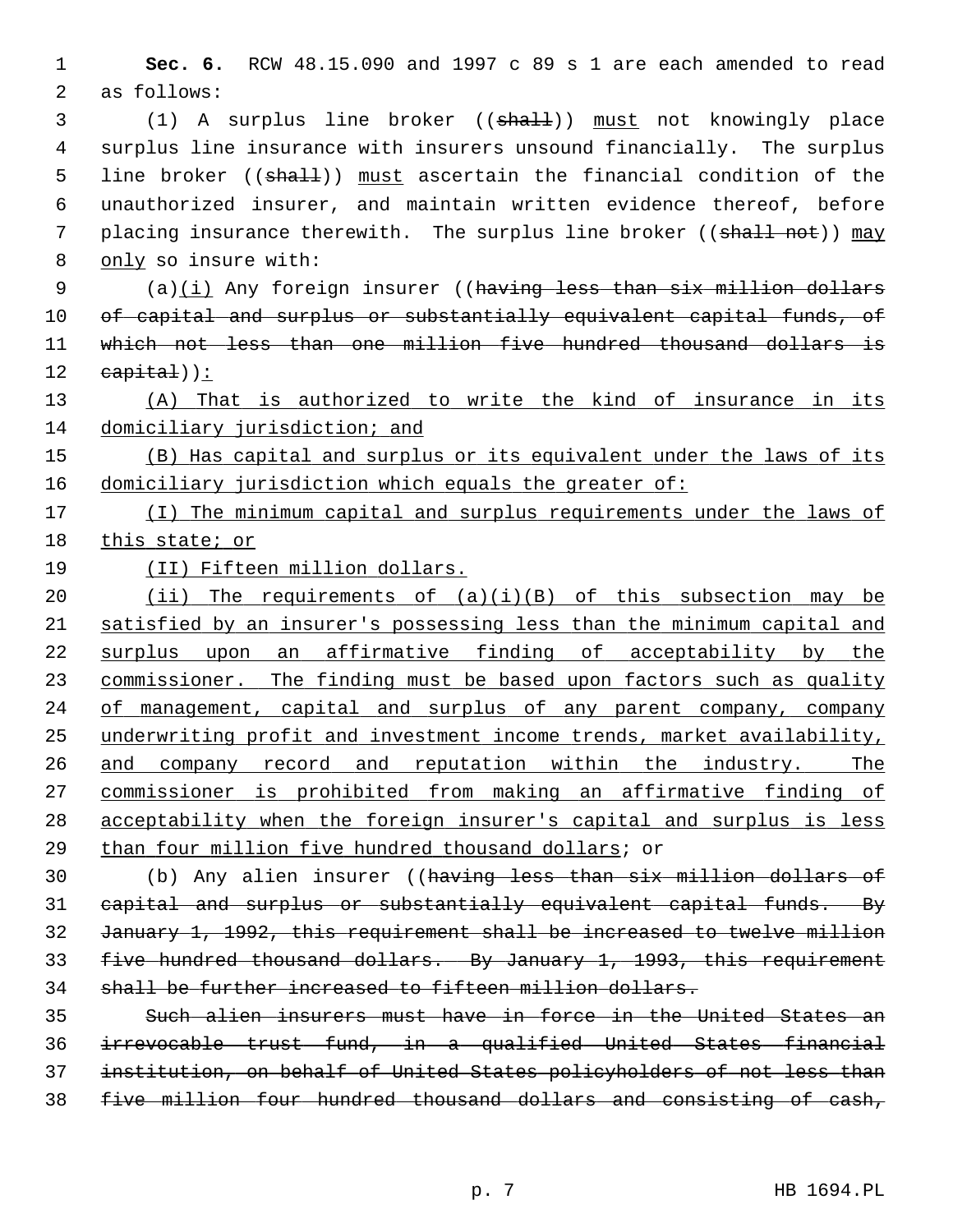securities, letters of credit, or of investments of substantially the same character and quality as those which are eligible investments for the capital and statutory reserves of admitted insurers authorized to write like kinds of insurance in this state.

 There must be on file with the commissioner a copy of the trust, certified by the trustee, evidencing a subsisting trust fund deposit having an expiration date which at no time shall be less than five 8 years after the date of creation of the trust. Such trust fund shall be included in the calculation of the insurer's capital and surplus or 10 its equivalents; or

11 (c) Any group including incorporated and individual insurers 12 maintaining a trust fund of less than fifty million dollars as security 13 to the full amount thereof for all policyholders in the United States 14 of each member of the group, and such trust shall likewise comply with 15 the terms and conditions established in (b) of this subsection for an 16 alien insurer; or

17 (d) Any insurance exchange created by the laws of an individual 18 state, maintaining capital and surplus, or substantially equivalent 19 capital funds of less than fifty million dollars in the aggregate. For insurance exchanges which maintain funds for the protection of all insurance exchange policyholders, each individual syndicate shall maintain minimum capital and surplus, or the substantial equivalent thereof, of not less than six million dollars. In the event the insurance exchange does not maintain funds for the protection of all insurance exchange policyholders, each individual syndicate shall meet the minimum capital and surplus requirements of (a) of this 27 subsection)) that is listed on the quarterly listing of alien insurers maintained by the international insurers department of the national association of insurance commissioners.

30 (2) The commissioner may, by rule( $($  ÷

 $(a)$  Increase the financial requirements under subsection (1) of this section by not more than one million dollars in any twelve-month period, but in no case may the requirements exceed fifteen million dollars; or

 $\left(\frac{b}{b}\right)$ ), prescribe the terms under which the foregoing financial 36 requirements may be waived in circumstances where insurance cannot be 37 otherwise procured on risks located in this state.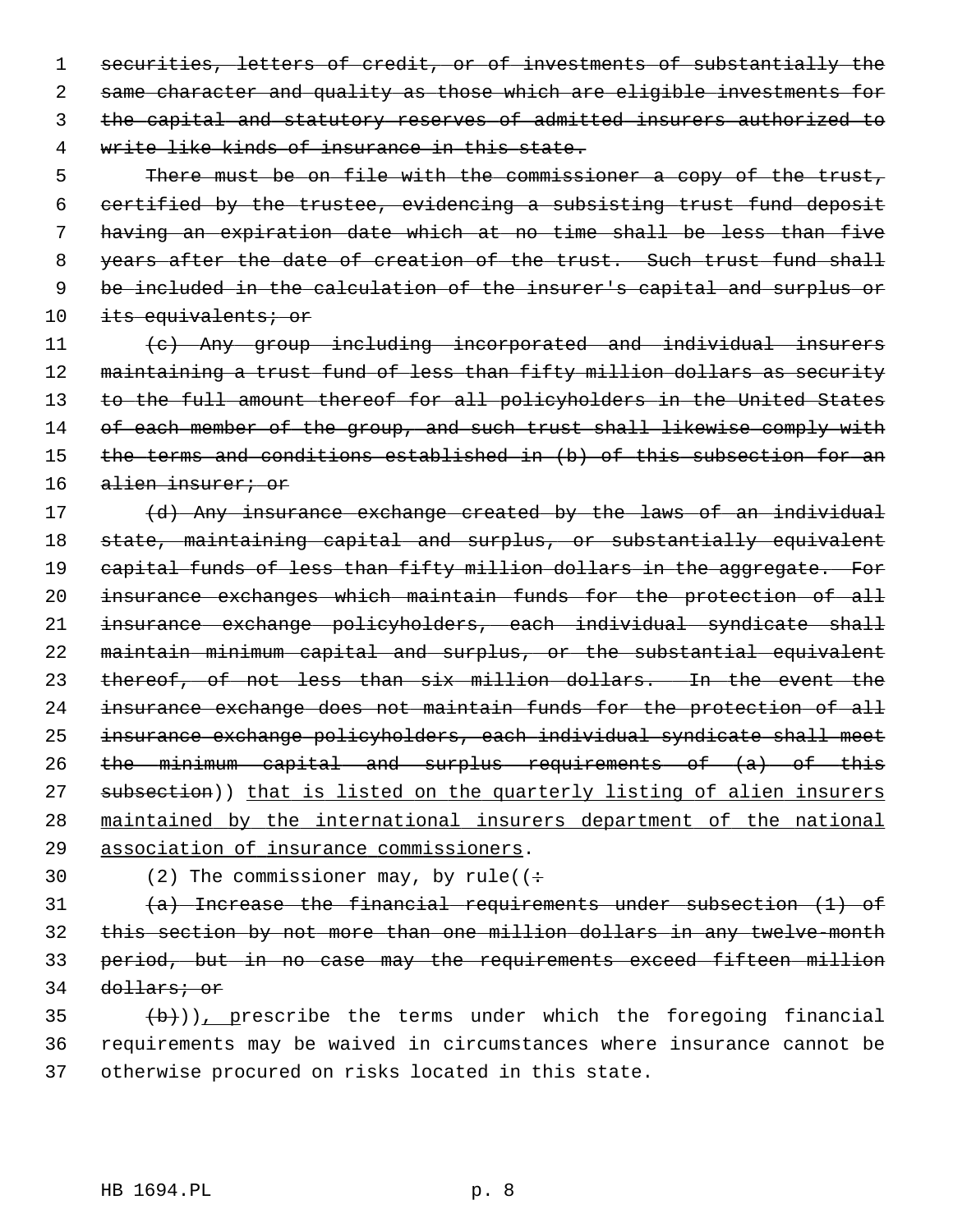1 (3) For any violation of this section the surplus line broker may 2 be fined not less than one hundred dollars or more than five thousand 3 dollars, and in addition to or in lieu thereof the surplus line 4 broker's license may be revoked, suspended, or nonrenewed.

 5 **Sec. 7.** RCW 48.15.110 and 2009 c 549 s 7058 are each amended to 6 read as follows:

7 (1) Each surplus line broker ((shall)) must on or before the first 8 day of March of each year file with the commissioner a verified 9 statement of all surplus line insurance transacted by him or her during 10 the preceding calendar year.

11 (2) The statement ((shall)) must be ((on forms)) in a form and 12 format as prescribed ((and furnished)) by the commissioner and 13  $((shall))$  must show:

14 (a) Aggregate of net premiums; and

15 (b) Additional information as required by the commissioner.

16 (3) This section does not apply to property and casualty insurance 17 procured by the surplus line broker when the insured's home state is a 18 state other than this state.

19 **Sec. 8.** RCW 48.15.120 and 2009 c 549 s 7059 are each amended to 20 read as follows:

21 (1) On or before the first day of March of each year each surplus 22 line broker  $((\text{shalt}))$  must remit to the state treasurer through the 23 commissioner a tax on the premiums, exclusive of sums collected to 24 cover federal and state taxes and examination fees, on surplus line 25 insurance subject to tax transacted by him or her during the preceding 26 calendar year as shown by his or her annual statement filed with the 27 commissioner, and at the same rate as is applicable to the premiums of 28 authorized foreign insurers under this code. ((Such)) The tax when 29 collected  $((\text{shalt}))$  must be credited to the general fund.

30 (2) ((If a surplus line policy covers risks or exposures only 31 partially in)) For property and casualty insurance other than 32 industrial insurance under Title 51 RCW, if this state is the insured's 33 home state, the tax so payable  $((\text{shalt}))$  must be computed upon the 34 ((proportion of the)) entire premium ((which is properly allocable to 35 the)) under subsection (1) of this section, without regard to whether 36 the policy covers risks or exposures that are located in this state.